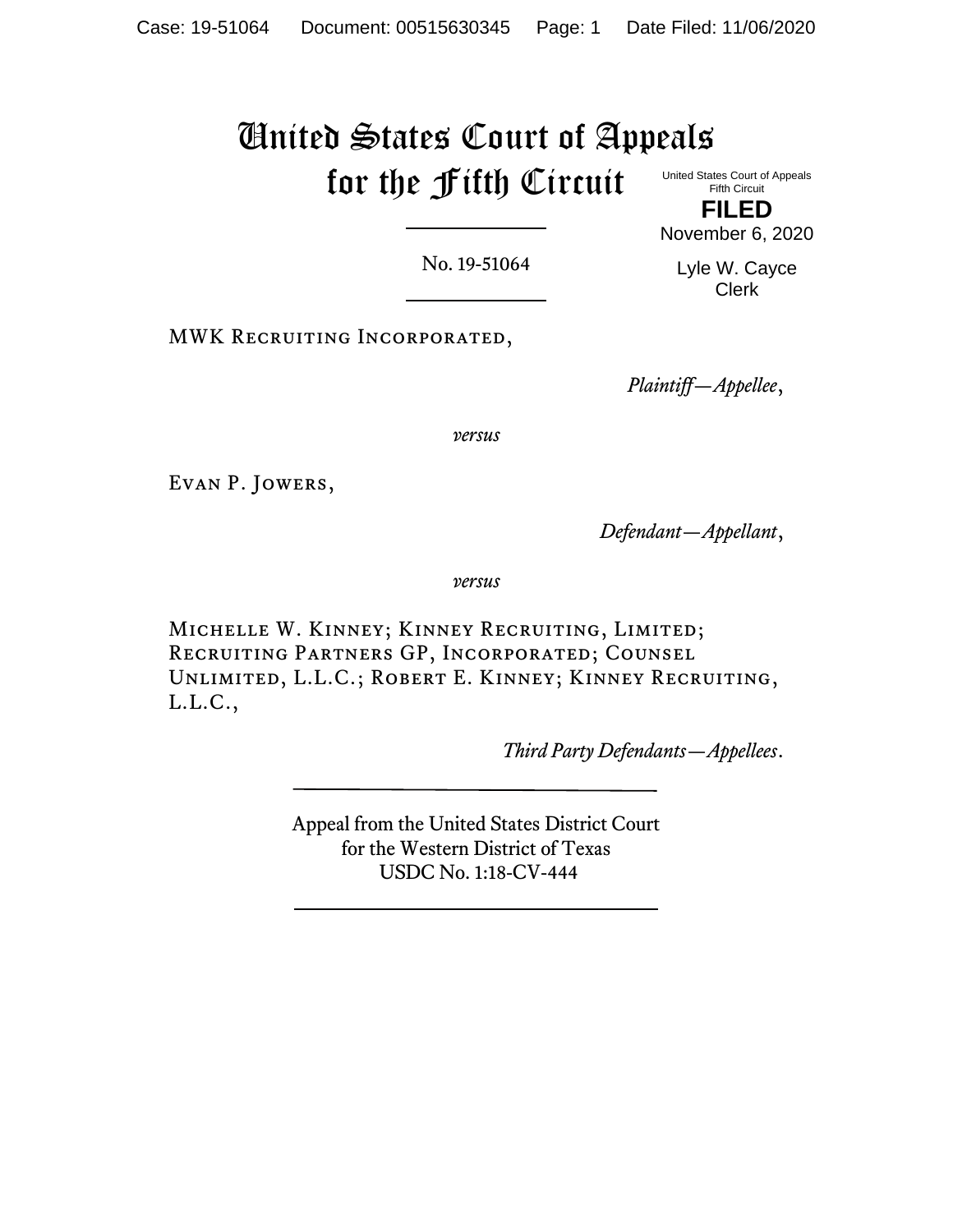Before SMITH, HIGGINSON, and ENGELHARDT, *Circuit Judges*. PER CURIAM:\*

Defendant-Appellant Evan P. Jowers appeals an antisuit injunction against related litigation commenced by Jowers in Hong Kong. For the reasons stated herein, we VACATE AND REMAND.

I.

Evan P. Jowers is a former employee of a predecessor entity of Plaintiff-Appellee MWK Recruiting, Inc. ("MWK").<sup>1</sup> Having been sued in Texas for alleged misdeeds (including misappropriation of trade secrets) in connection with his (former) employment, Jowers sought to open a second litigation front by suing his former employer and its principal, Kinney Recruiting Ltd., H.K. and Robert Kinney, for defamation in Hong Kong. On November 12, 2019, however, the district court in the instant action granted a motion for a foreign antisuit injunction filed by the "MWK Parties"— MWK, Robert Kinney, Kinney Recruiting Limited, Michelle Kinney, Recruiting Parties GP, Inc., Kinney Recruiting LLC, and Counsel Unlimited LLC. Although the Hong Kong defamation suit is premised upon communications made *after* Jowers' employment had ended, the district court found that adjudication of the issues in the Hong Kong defamation case necessarily would duplicate determinations that the district court would be making regarding the merits of the employer's claims asserted in the instant action.

<sup>\*</sup> Pursuant to 5TH CIRCUIT RULE 47.5, the court has determined that this opinion should not be published and is not precedent except under the limited circumstances set forth in 5TH CIRCUIT RULE 47.5.4.

<sup>&</sup>lt;sup>1</sup> According to MWK: "All the claims in this case against Jowers have been assigned from Jowers's former employers and lenders to MWK. For the sake of clarity, although Jowers never worked directly for MWK, references to Jowers's employer will be references to MWK unless greater precision is required to convey the essential point."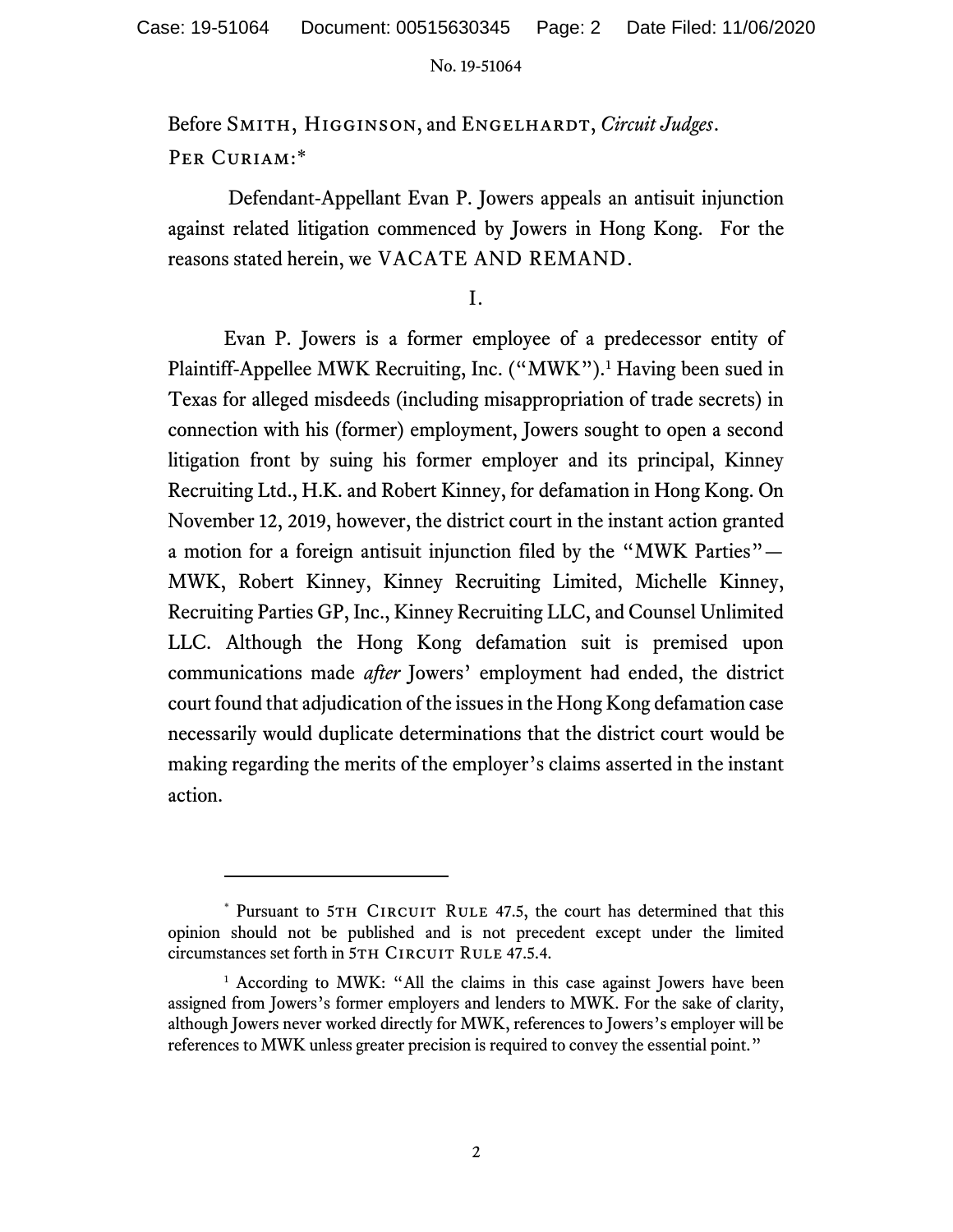Accordingly, the district court ordered Jowers "and all persons in active concert or participation with him who have actual notice of this injunction" to "dismiss their claims in the Hong Kong litigation." The district court additionally ruled that:

Jowers is enjoined from seeking relief in the Hong Kong litigation that would preclude the MWK [Parties] from proceeding in this case or would interfere in any way with this Court's jurisdiction over this matter, pursuing adjudication of any claims or issues in the Hong Kong litigation that are pending for adjudication in this case, participating in any way in the Hong Kong litigation, and filing any additional cases that would violate the prohibitions set forth in this Order.

On November 19, 2019, Jowers filed his notice of appeal.

Thereafter, on December 11, 2019, the district court considered a motion filed by Jowers requesting that the November 12, 2019 injunction be stayed pending appeal. Although the district court denied the request, it modified the injunction such that Jowers was allowed to stay, rather than immediately dismiss, the Hong Kong case against Kinney, pending this court's mandate in his appeal. The district court added: "Jowers shall not take any other action in the Hong Kong case that would advance it unless strictly necessary to prevent dismissal."

# II.

Even though "the ultimate decision whether to grant or deny a preliminary injunction is reviewed only for abuse of discretion, a decision grounded in erroneous legal principles is reviewed *de novo.*" *Karaha Bodas Co. v. Perusahaan Pertambangan Minyak Dan Gas Bumi Negara*, 335 F.3d 357, 363 (5th Cir. 2003) (cleaned up).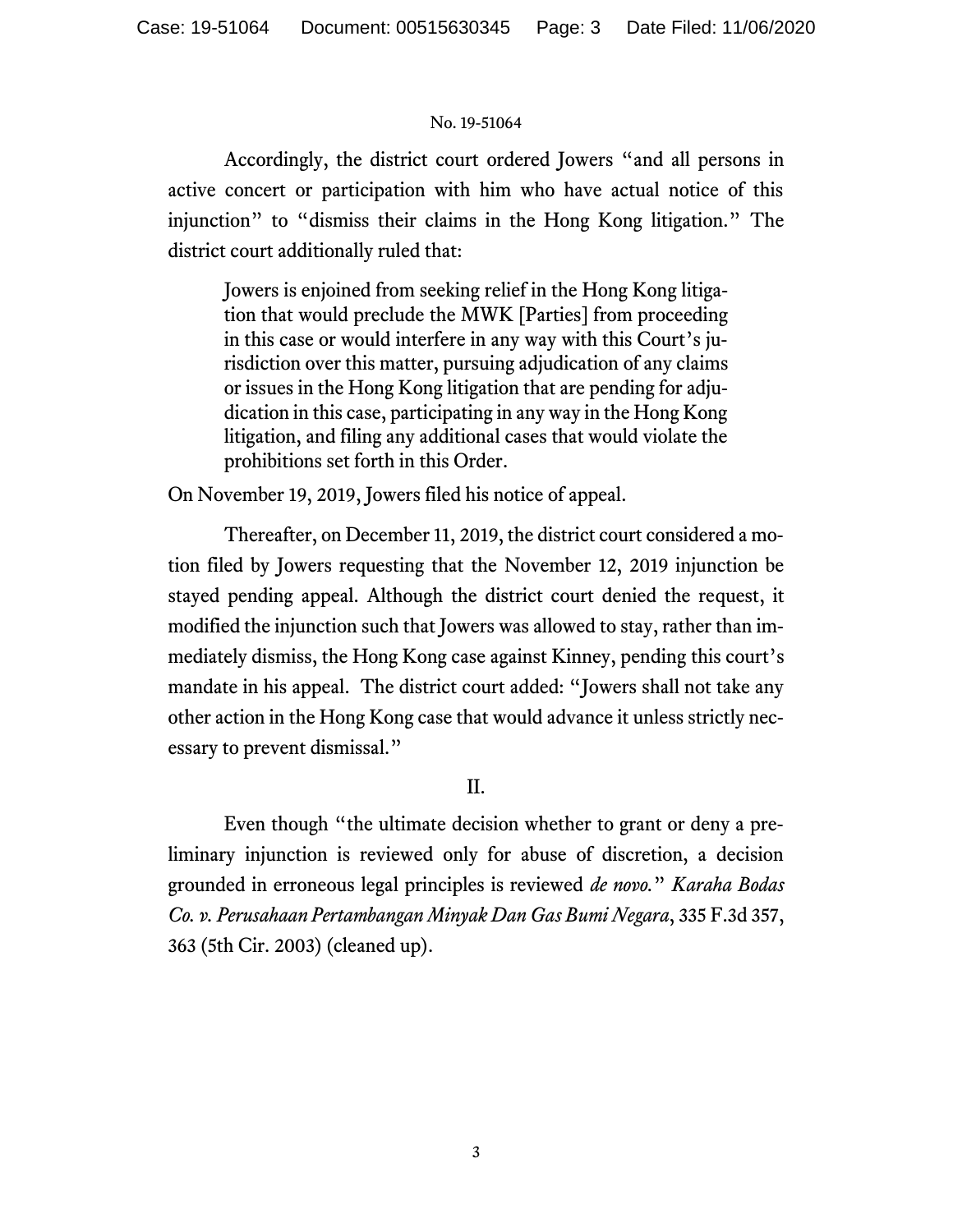## III.

It is well established that federal courts are empowered to enjoin persons subject to their jurisdiction from prosecuting foreign suits. *Kaepa, Inc. v. Achilles Corp.*, 76 F.3d 624, 626 (5th Cir. 1996). Generally, to obtain a preliminary injunction, a movant must demonstrate: (1) a substantial likelihood of success on the merits; (2) a substantial threat of irreparable harm if the injunction is not granted; (3) that the threatened injury outweighs any potential harm to the non-movant; and (4) that the injunction will not undermine the public interest. *Valley v. Rapides Par. Sch. Bd.*, 118 F.3d 1047, 1051 (5th Cir. 1997). For a court to grant a permanent injunction, a plaintiff must succeed on the merits, in addition to demonstrating the other three factors. *See Amoco Prod. Co. v. Village of Gambell, Alaska*, 480 U.S. 531, 546 n.12 (1987). Injunctive relief is considered an extraordinary remedy, to be granted only when the movant has "clearly carried the burden of persuasion" on all four requirements. *Karaha Bodas*, 335 F.3d at 363 (cleaned up).

A foreign antisuit injunction is a special application of these injunction rules. *See id.* at 364 (noting that a foreign antisuit injunction is a "particular subspecies of preliminary injunction"). Thus, "the suitability of such relief ultimately depends on considerations unique to antisuit injunctions." *Id.* The Fifth Circuit has adopted a test that weighs "the need to 'prevent vexatious or oppressive litigation' and to 'protect the court's jurisdiction' against the need to defer to principles of international comity." *Id.* (citing *Kaepa*, 76 F.3d at 627, and *MacPhail v. Oceaneering Int'l, Inc.*, 302 F.3d 274, 277 (5th Cir. 2002)). An injunction against the prosecution of a foreign lawsuit may be appropriate when the foreign litigation would: (1) frustrate a policy of the forum issuing the injunction; (2) be vexatious or oppressive; (3) threaten the issuing court's in rem or quasi in rem jurisdiction; or (4) cause prejudice or offend other equitable principles. *Kaepa*, 76 F.3d at 627 n.9 (citing *In re Unterweser Reederei, Gmbh,* 428 F.2d 888, 890 (5th Cir. 1970)). In applying the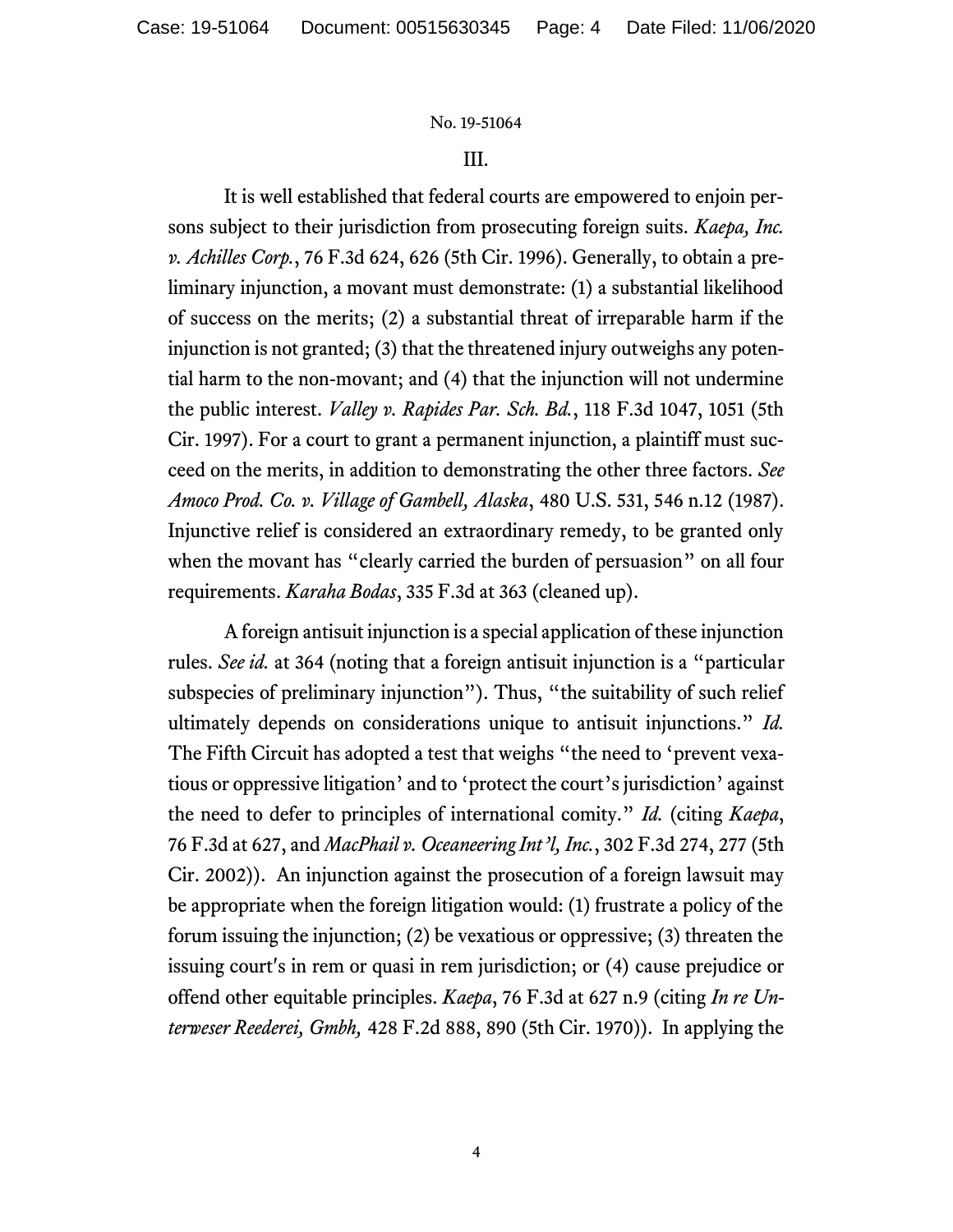test, this court has rejected the approach taken by some other circuits, which "elevates principles of international comity to the virtual exclusion of essentially all other considerations." *Kaepa*, 76 F.3d at 627. Instead, the Fifth Circuit has noted that "notions of comity do not wholly dominate [the] analysis to the exclusion of these other concerns." *Karaha Bodas*, 335 F.3d at 366.

To determine whether proceedings in another forum constitute "vexatious or oppressive" litigation that threatens the court's jurisdiction, the domestic court considers whether the following interrelated factors are present: (1) inequitable hardship resulting from the foreign suit; (2) the foreign suit's ability to frustrate and delay the speedy and efficient determination of the cause; and (3) the extent to which the foreign suit is duplicative of the litigation in the United States. *Kaepa*, 76 F.3d at 627.

In granting Jowers' motion, the district court referenced the considerations delineated in *Karaha Bodas.* Although it determined that litigating in Hong Kong would *not* pose an inequitable hardship to the MWK entities, and the Hong Kong suit would *not* frustrate and delay the district court's determination in the domestic case, it concluded the claims in the Hong Kong suit "substantially and logically duplicate" those in the domestic case. Based on this assessment, the district court found the Hong Kong suit to be vexatious and oppressive. It additionally concluded that granting a foreign antisuit injunction would not harm "valid interests in preserving international comity, as the Fifth Circuit has explained them."

Regarding these conclusions, the district court reasoned, in pertinent part:

The extent to which the Hong Kong suit duplicates this case is a closer call. Ultimately, however, the Court holds that the Hong Kong suit is intrinsically linked to this case—so much so that it is fair to say the Hong Kong suit effectively duplicates this case and is properly considered vexatious and oppressive as a result.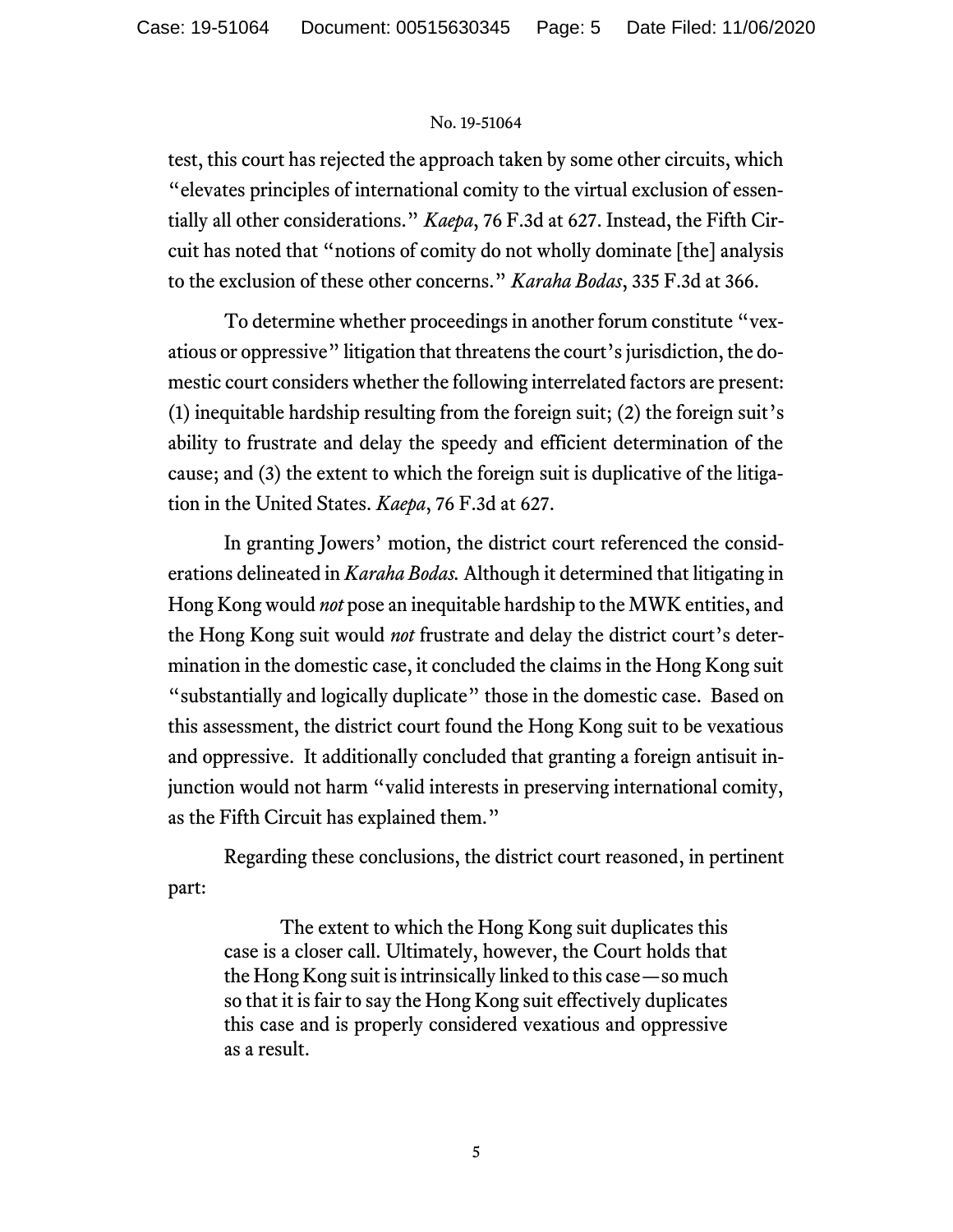. . . .

. . . [T]he *Sindhi* [*v. Raina*, No. 3:15-CV3229-D, 2018 WL 1964198, at \*2 (N.D. Tex. Apr. 26, 2018)] court recognized that "the Fifth Circuit has not explicitly adopted the compulsory counterclaim rule," [but] nevertheless found "the compulsory counterclaim standard instructive in defining whether foreign litigation is duplicative and vexatious." It then proceeded by "assess[ing] whether the claims in the [foreign] suit bear a logical relationship to the claims in the [domestic] suit" . . . without determining "whether the [foreign] claims are compulsory counterclaims under Rule 13(a)." *Id*. That standard dictates that a counterclaim is compulsory when "the same operative facts[] serve as the basis of both claims or the aggregate core of facts upon which the claim rests activates additional legal rights, otherwise dormant, in the defendant." *Id*. (quoting *United States v. Aronson*, 617 F.2d 119, 121 (5th Cir. 1980)).

. . . The Court agrees that this approach is appropriately "consistent with the purpose of [Federal Rule of Civil Procedure] 13, which is to 'prevent multiplicity of actions and to achieve resolution in a single suit of all disputes arising out of common matters." *Kaepa,* 76 F.3d at 628 n.14.

In *Sindhi*, the foreign suit involved defamation claims, by the domestic defendant against the domestic plaintiff, "relat[ing] to the same factual allegations underlying" the foreign suit: that the domestic defendant had stolen proprietary and confidential information during his employment to "create a substantially similar competing" product." *Id.*, [*sic*] at \*3. On these facts, the court determined a logical relationship existed and issued an antisuit injunction restraining the foreign claims that duplicated their domestic counterparts. *Id.*

Here, the Hong Kong suit (which consists solely of defamation claims at this point) appears to concern statements made by Kinney to Jowers's potential clients and business partners concerning Kinney's view of Jowers's conduct during Jowers's employment by Kinney. In other words, the Hong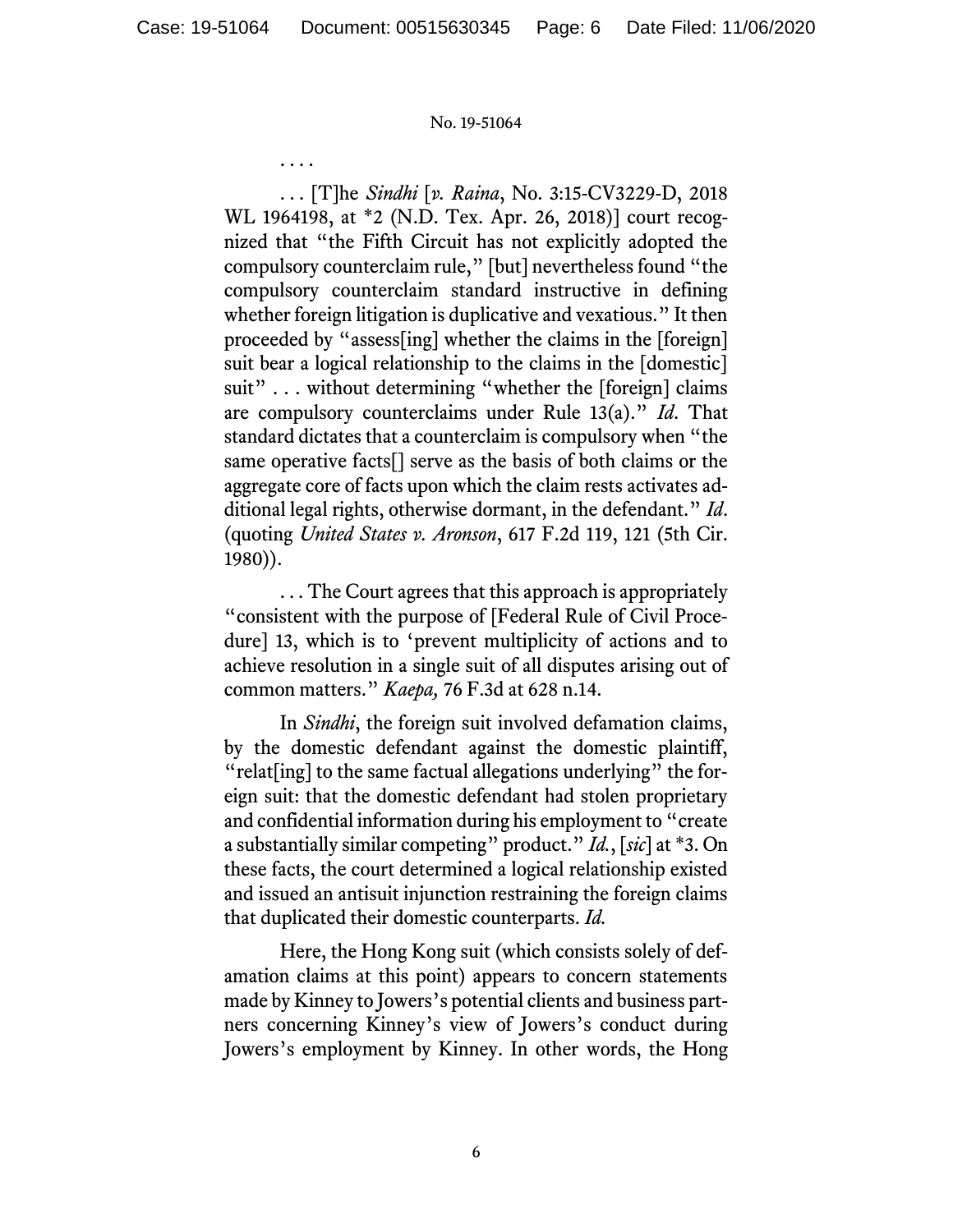Kong suit appears to *exclusively* involve claims about Jowers's conduct during his employment—the precise subject of the domestic case. The same operative facts serve as the basis of both sets of claims; a logical relationship exists between them. As a result, the Court finds that the Hong Kong suit duplicates the domestic case and is therefore appropriately deemed vexatious and oppressive.

. . . .

Finally, concerns of international comity do not bar, or even counsel much against, the Court's issuing a foreign antisuit injunction. True, this is not a case in which a final judgment has been issued in the domestic court, lessening comityrelated concerns of impinging on the foreign court's jurisdiction. *See Karaha Boda*s, 335 F.3d at 371. But here, "no public international party is implicated by the case," which ultimately involves "a private party engaged in a contractual dispute with another private party." *Kaepa*, 76 F.3d at 627. And "the dispute has been long and firmly ensconced within the confines of the United States judicial system": Jowers "appeared in an action brought in Texas, removed that action to a federal court in Texas . . . and only then, with the federal action moving steadily toward trial," brought logically related claims in Hong Kong. *Id.* Like in *Kaepa*, nothing about an injunction "actually threatens relations between the United States and" Hong Kong. *Id.*  Especially given the Fifth Circuit's stance highlighting that comity concerns are not paramount, *see Karaha Bodas*, 335 F.3d at 366, comity concerns do not impose an obstacle to a foreign antisuit injunction here.

The district court thus concluded that the logical-relationship test was the appropriate method for ascertaining whether the Hong Kong suit was duplicative. Reviewing that legal conclusion *de novo*, we conclude, for two reasons, that the court erred in applying the logical-relationship test.

First, application of the logical-relationship test is inconsistent with our precedents. That test allows a court to conclude—as the district court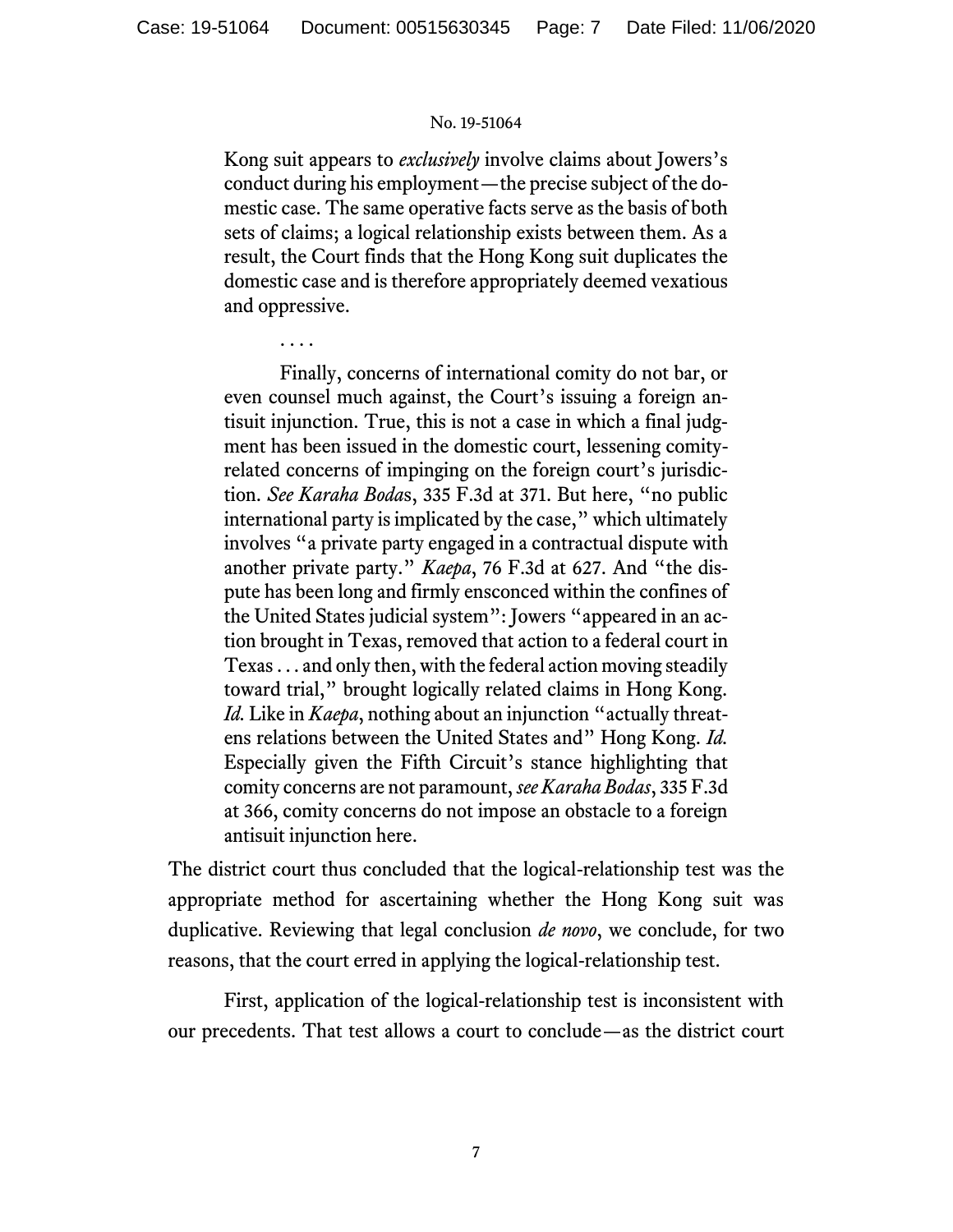did here—that two claims are duplicative so long as they share underlying "operative facts." *Sindhi*, 2018 WL 1964198, at \*2 (cleaned up). But the duplicative factor is about *legal*, not *factual*, similarity. We find suits to be duplicative where they involve the "same or similar legal bases," *Karaha Bodas*, 335 F.3d at 370, or "identical claims," *Kaepa*, 76 F.3d at 627.<sup>2</sup> For instance, in *Kaepa*, the foreign suit involved "mirror-image claims," because both the suit in the United States and the suit in Japan claimed fraudulent inducement and breach of contract. *Id.* at 626. On remand, the court should thus consider whether the United States and Hong Kong suits share the "same or similar legal bases," not whether facts about Jowers' employment are relevant to both suits. *Karaha Bodas*, 335 F.3d at 370.

Second, use of the logical-relationship test would erroneously increase the frequency of antisuit injunctions. It is well established that an antisuit injunction, like all preliminary injunctions, is "an extraordinary remedy." *Karaha Bodas*, 335 F.3d at 363 (cleaned up). Use of the logical-relationship test would make antisuit injunctions much more commonplace, given that only some relevant factual connection would render a foreign suit duplicative. Here, for instance, the district court based its injunction solely on the premise that the two suits shared some operative facts, even where the two other factors that help to establish vexatious or oppressive litigation inequitable hardship along with frustration and delay—were admittedly

<sup>2</sup> *See also Allendale Mut. Ins. Co. v. Bull Data Sys., Inc.*, 10 F.3d 425, 430–31 (7th Cir. 1993) (finding "an absurd duplication of effort" where a party had "parallel lawsuits" in the United States and France). Although they do not apply the "duplicative" label, other circuits also impose a higher bar than "logical relationship," asking instead whether "resolution of the case before the enjoining court would be dispositive of the enjoined action." *Paramedics Electromedicina Comercial, Ltda v. GE Med. Sys. Info. Techs., Inc.*, 369 F.3d 645, 653 (2d Cir. 2004) (cleaned up); *accord Canon Latin Am., Inc. v. Lantech (CR), S.A.*, 508 F.3d 597, 601 (11th Cir. 2007); *E. & J. Gallo Winery v. Andina Licores S.A.*, 446 F.3d 984, 991 (9th Cir. 2006).